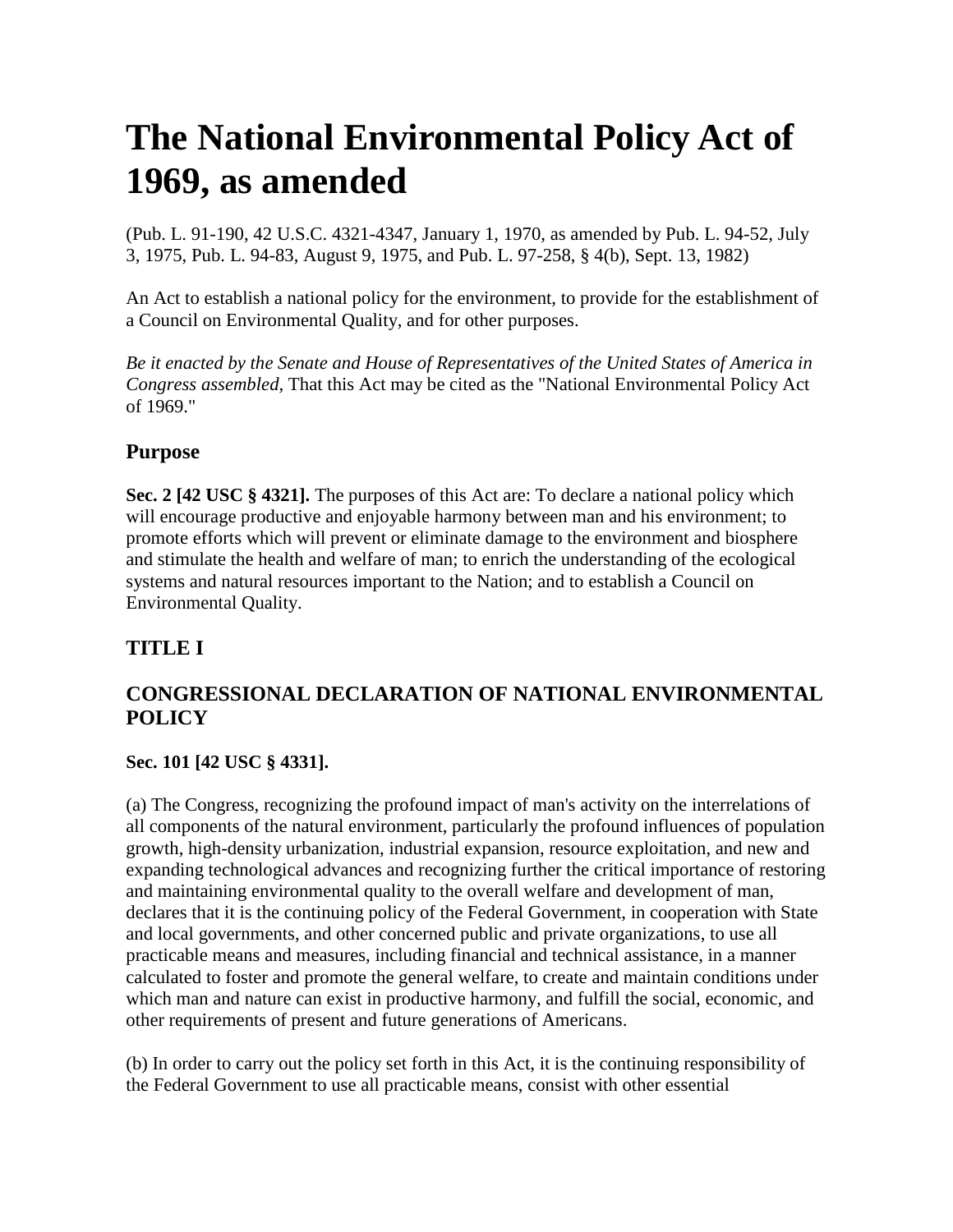considerations of national policy, to improve and coordinate Federal plans, functions, programs, and resources to the end that the Nation may --

- 1. fulfill the responsibilities of each generation as trustee of the environment for succeeding generations;
- 2. assure for all Americans safe, healthful, productive, and aesthetically and culturally pleasing surroundings;
- 3. attain the widest range of beneficial uses of the environment without degradation, risk to health or safety, or other undesirable and unintended consequences;
- 4. preserve important historic, cultural, and natural aspects of our national heritage, and maintain, wherever possible, an environment which supports diversity, and variety of individual choice;
- 5. achieve a balance between population and resource use which will permit high standards of living and a wide sharing of life's amenities; and
- 6. enhance the quality of renewable resources and approach the maximum attainable recycling of depletable resources.

(c) The Congress recognizes that each person should enjoy a healthful environment and that each person has a responsibility to contribute to the preservation and enhancement of the environment.

**Sec. 102 [42 USC § 4332].** The Congress authorizes and directs that, to the fullest extent possible: (1) the policies, regulations, and public laws of the United States shall be interpreted and administered in accordance with the policies set forth in this Act, and (2) all agencies of the Federal Government shall --

(A) utilize a systematic, interdisciplinary approach which will insure the integrated use of the natural and social sciences and the environmental design arts in planning and in decisionmaking which may have an impact on man's environment;

(B) identify and develop methods and procedures, in consultation with the Council on Environmental Quality established by title II of this Act, which will insure that presently unquantified environmental amenities and values may be given appropriate consideration in decisionmaking along with economic and technical considerations;

(C) include in every recommendation or report on proposals for legislation and other major Federal actions significantly affecting the quality of the human environment, a detailed statement by the responsible official on --

(i) the environmental impact of the proposed action,

(ii) any adverse environmental effects which cannot be avoided should the proposal be implemented,

(iii) alternatives to the proposed action,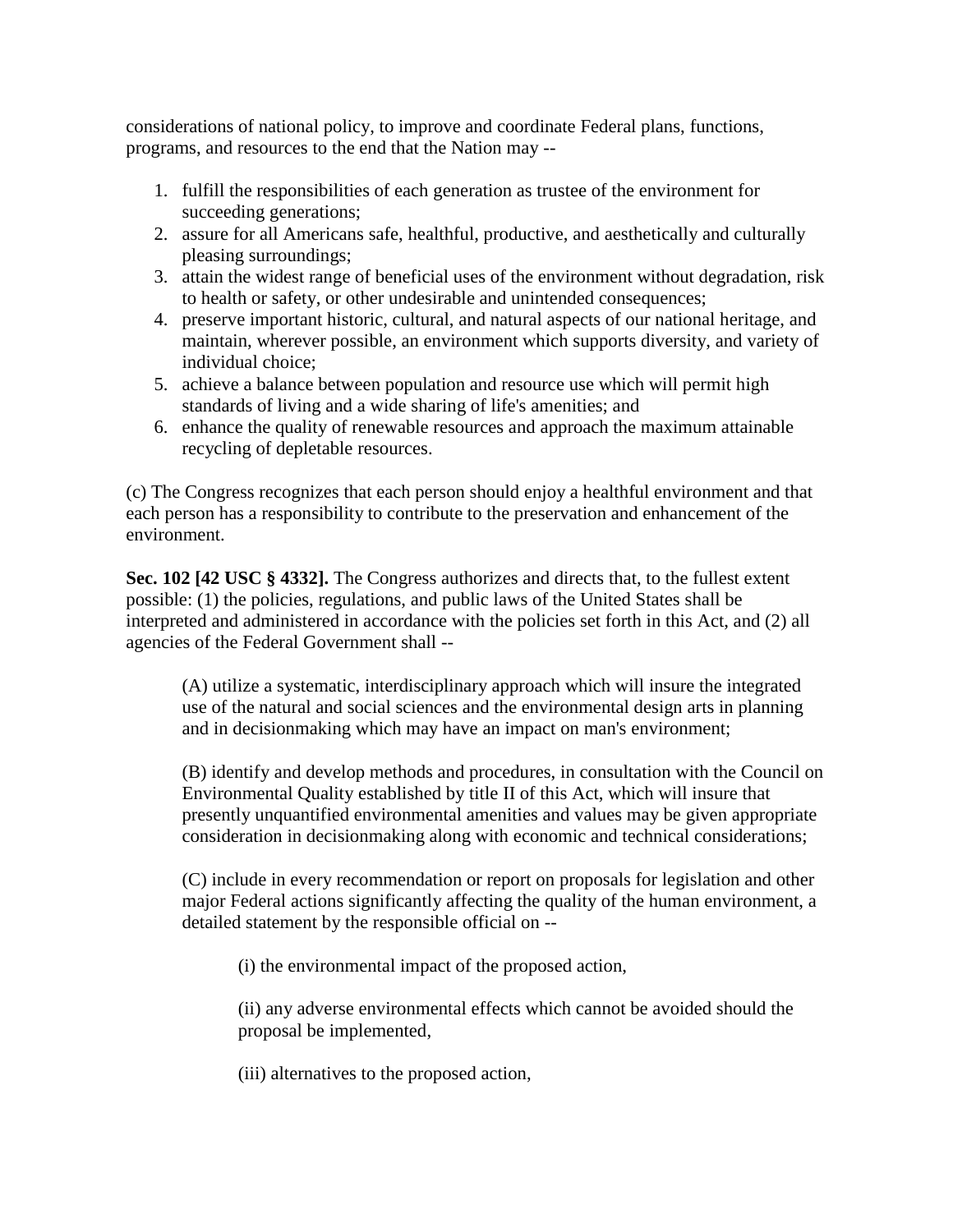(iv) the relationship between local short-term uses of man's environment and the maintenance and enhancement of long-term productivity, and

(v) any irreversible and irretrievable commitments of resources which would be involved in the proposed action should it be implemented.

Prior to making any detailed statement, the responsible Federal official shall consult with and obtain the comments of any Federal agency which has jurisdiction by law or special expertise with respect to any environmental impact involved. Copies of such statement and the comments and views of the appropriate Federal, State, and local agencies, which are authorized to develop and enforce environmental standards, shall be made available to the President, the Council on Environmental Quality and to the public as provided by section 552 of title 5, United States Code, and shall accompany the proposal through the existing agency review processes;

(D) Any detailed statement required under subparagraph (C) after January 1, 1970, for any major Federal action funded under a program of grants to States shall not be deemed to be legally insufficient solely by reason of having been prepared by a State agency or official, if:

(i) the State agency or official has statewide jurisdiction and has the responsibility for such action,

(ii) the responsible Federal official furnishes guidance and participates in such preparation,

(iii) the responsible Federal official independently evaluates such statement prior to its approval and adoption, and

(iv) after January 1, 1976, the responsible Federal official provides early notification to, and solicits the views of, any other State or any Federal land management entity of any action or any alternative thereto which may have significant impacts upon such State or affected Federal land management entity and, if there is any disagreement on such impacts, prepares a written assessment of such impacts and views for incorporation into such detailed statement.

The procedures in this subparagraph shall not relieve the Federal official of his responsibilities for the scope, objectivity, and content of the entire statement or of any other responsibility under this Act; and further, this subparagraph does not affect the legal sufficiency of statements prepared by State agencies with less than statewide jurisdiction.

(E) study, develop, and describe appropriate alternatives to recommended courses of action in any proposal which involves unresolved conflicts concerning alternative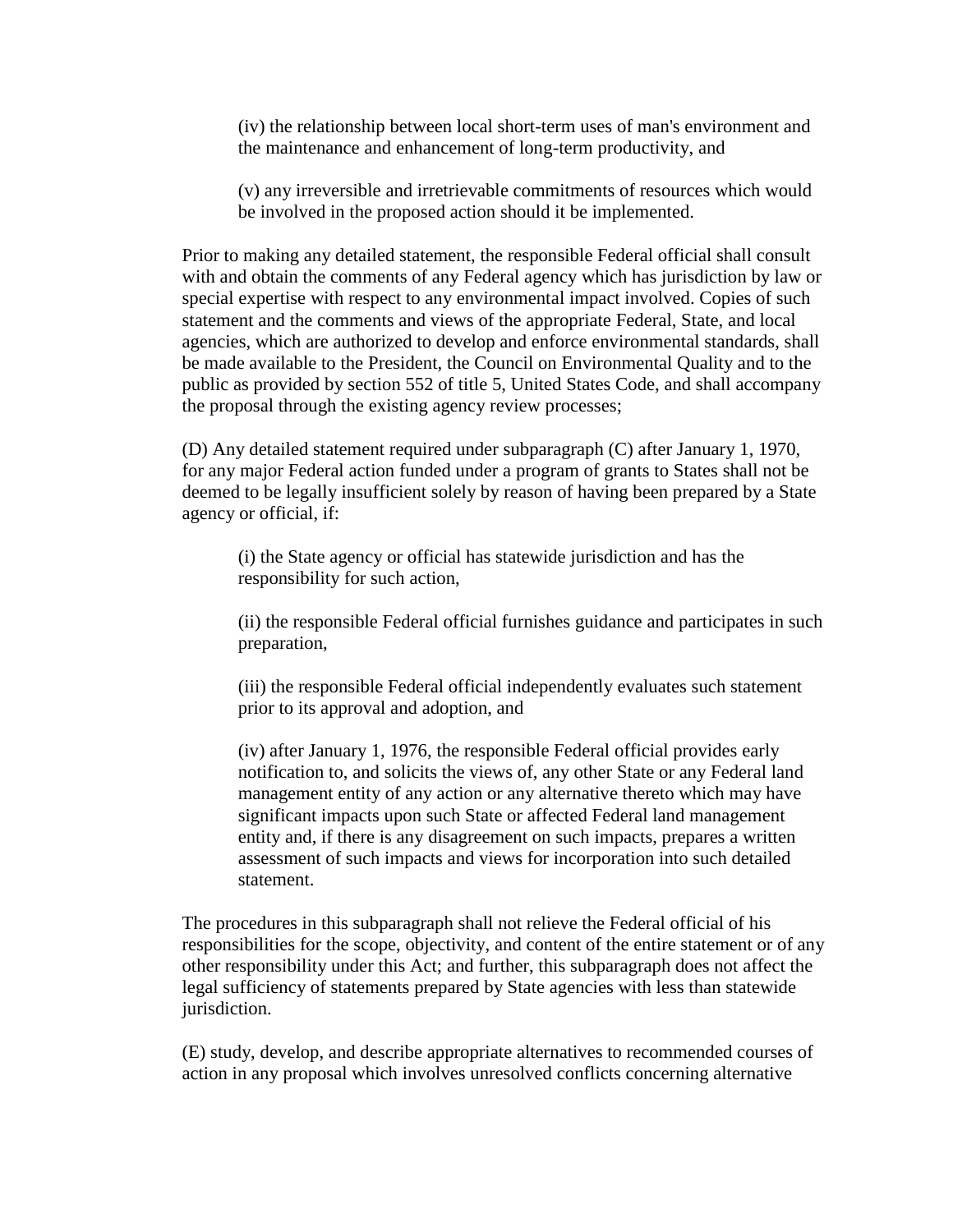uses of available resources;

(F) recognize the worldwide and long-range character of environmental problems and, where consistent with the foreign policy of the United States, lend appropriate support to initiatives, resolutions, and programs designed to maximize international cooperation in anticipating and preventing a decline in the quality of mankind's world environment;

(G) make available to States, counties, municipalities, institutions, and individuals, advice and information useful in restoring, maintaining, and enhancing the quality of the environment;

(H) initiate and utilize ecological information in the planning and development of resource-oriented projects; and

(I) assist the Council on Environmental Quality established by title II of this Act.

**Sec. 103 [42 USC § 4333].** All agencies of the Federal Government shall review their present statutory authority, administrative regulations, and current policies and procedures for the purpose of determining whether there are any deficiencies or inconsistencies therein which prohibit full compliance with the purposes and provisions of this Act and shall propose to the President not later than July 1, 1971, such measures as may be necessary to bring their authority and policies into conformity with the intent, purposes, and procedures set forth in this Act.

**Sec. 104 [42 USC § 4334].** Nothing in section 102 [42 USC § 4332] or 103 [42 USC § 4333] shall in any way affect the specific statutory obligations of any Federal agency (1) to comply with criteria or standards of environmental quality, (2) to coordinate or consult with any other Federal or State agency, or (3) to act, or refrain from acting contingent upon the recommendations or certification of any other Federal or State agency.

**Sec. 105 [42 USC § 4335].** The policies and goals set forth in this Act are supplementary to those set forth in existing authorizations of Federal agencies.

## **TITLE II**

## **COUNCIL ON ENVIRONMENTAL QUALITY**

**Sec. 201 [42 USC § 4341].** The President shall transmit to the Congress annually beginning July 1, 1970, an Environmental Quality Report (hereinafter referred to as the "report") which shall set forth (1) the status and condition of the major natural, manmade, or altered environmental classes of the Nation, including, but not limited to, the air, the aquatic, including marine, estuarine, and fresh water, and the terrestrial environment, including, but not limited to, the forest, dryland, wetland, range, urban, suburban and rural environment; (2) current and foreseeable trends in the quality, management and utilization of such environments and the effects of those trends on the social, economic, and other requirements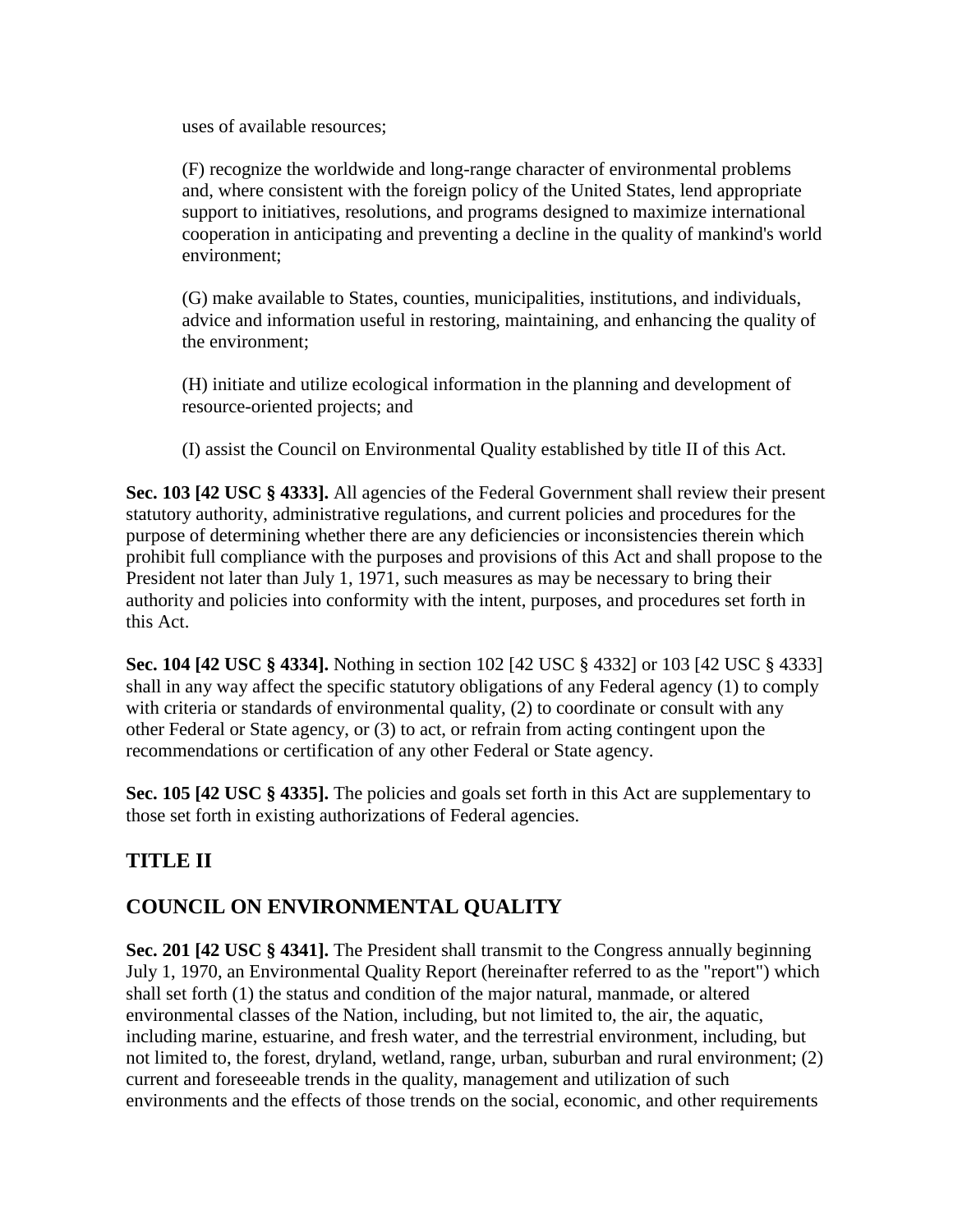of the Nation; (3) the adequacy of available natural resources for fulfilling human and economic requirements of the Nation in the light of expected population pressures; (4) a review of the programs and activities (including regulatory activities) of the Federal Government, the State and local governments, and nongovernmental entities or individuals with particular reference to their effect on the environment and on the conservation, development and utilization of natural resources; and (5) a program for remedying the deficiencies of existing programs and activities, together with recommendations for legislation.

**Sec. 202 [42 USC § 4342].** There is created in the Executive Office of the President a Council on Environmental Quality (hereinafter referred to as the "Council"). The Council shall be composed of three members who shall be appointed by the President to serve at his pleasure, by and with the advice and consent of the Senate. The President shall designate one of the members of the Council to serve as Chairman. Each member shall be a person who, as a result of his training, experience, and attainments, is exceptionally well qualified to analyze and interpret environmental trends and information of all kinds; to appraise programs and activities of the Federal Government in the light of the policy set forth in title I of this Act; to be conscious of and responsive to the scientific, economic, social, aesthetic, and cultural needs and interests of the Nation; and to formulate and recommend national policies to promote the improvement of the quality of the environment.

#### **Sec. 203 [42 USC § 4343].**

(a) The Council may employ such officers and employees as may be necessary to carry out its functions under this Act. In addition, the Council may employ and fix the compensation of such experts and consultants as may be necessary for the carrying out of its functions under this Act, in accordance with section 3109 of title 5, United States Code (but without regard to the last sentence thereof).

(b) Notwithstanding section 1342 of Title 31, the Council may accept and employ voluntary and uncompensated services in furtherance of the purposes of the Council.

**Sec. 204 [42 USC § 4344].** It shall be the duty and function of the Council --

- 1. to assist and advise the President in the preparation of the Environmental Quality Report required by section 201 [42 USC § 4341] of this title;
- 2. to gather timely and authoritative information concerning the conditions and trends in the quality of the environment both current and prospective, to analyze and interpret such information for the purpose of determining whether such conditions and trends are interfering, or are likely to interfere, with the achievement of the policy set forth in title I of this Act, and to compile and submit to the President studies relating to such conditions and trends;
- 3. to review and appraise the various programs and activities of the Federal Government in the light of the policy set forth in title I of this Act for the purpose of determining the extent to which such programs and activities are contributing to the achievement of such policy, and to make recommendations to the President with respect thereto;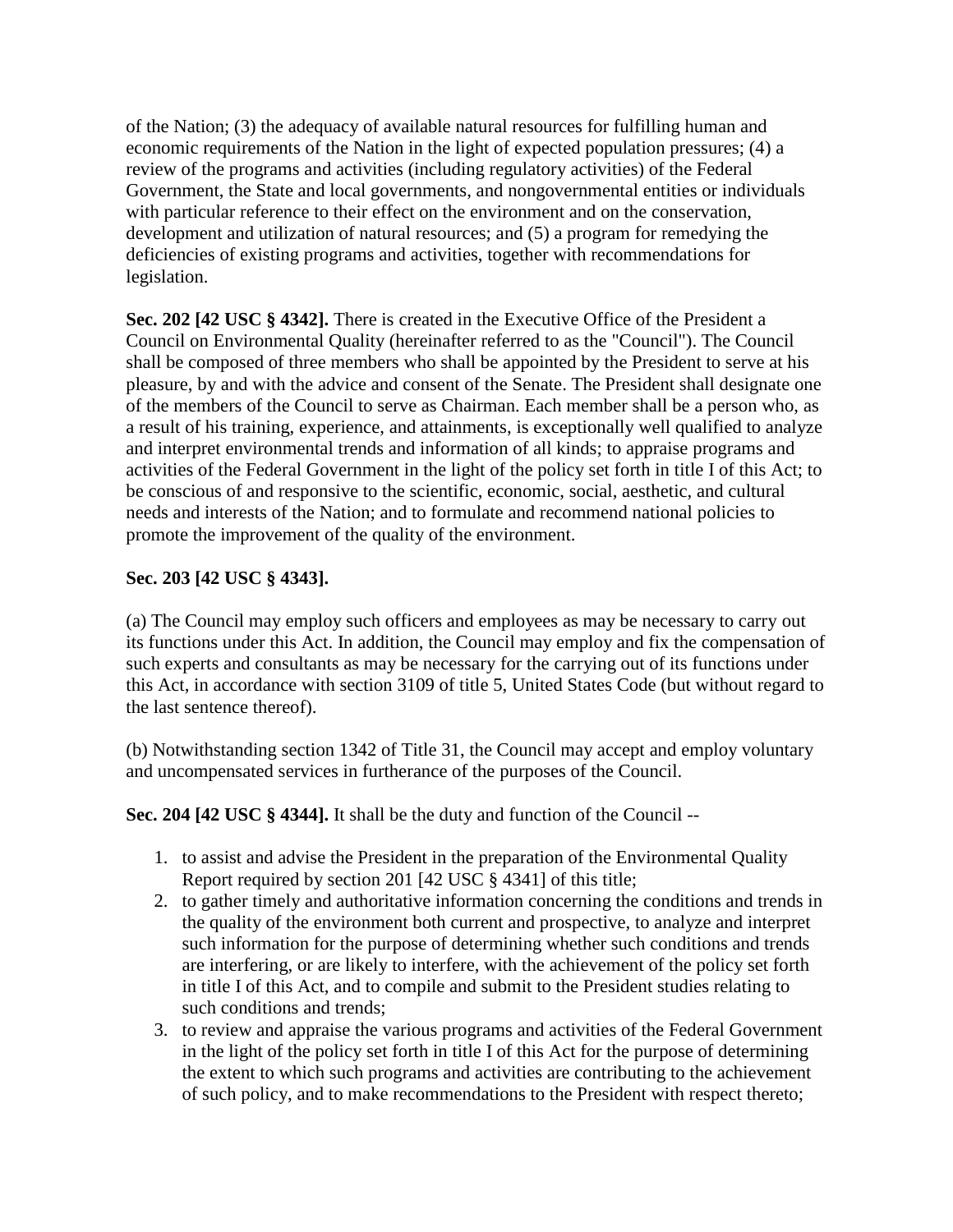- 4. to develop and recommend to the President national policies to foster and promote the improvement of environmental quality to meet the conservation, social, economic, health, and other requirements and goals of the Nation;
- 5. to conduct investigations, studies, surveys, research, and analyses relating to ecological systems and environmental quality;
- 6. to document and define changes in the natural environment, including the plant and animal systems, and to accumulate necessary data and other information for a continuing analysis of these changes or trends and an interpretation of their underlying causes;
- 7. to report at least once each year to the President on the state and condition of the environment; and
- 8. to make and furnish such studies, reports thereon, and recommendations with respect to matters of policy and legislation as the President may request.

**Sec. 205 [42 USC § 4345].** In exercising its powers, functions, and duties under this Act, the Council shall --

- 1. consult with the Citizens' Advisory Committee on Environmental Quality established by Executive Order No. 11472, dated May 29, 1969, and with such representatives of science, industry, agriculture, labor, conservation organizations, State and local governments and other groups, as it deems advisable; and
- 2. utilize, to the fullest extent possible, the services, facilities and information (including statistical information) of public and private agencies and organizations, and individuals, in order that duplication of effort and expense may be avoided, thus assuring that the Council's activities will not unnecessarily overlap or conflict with similar activities authorized by law and performed by established agencies.

**Sec. 206 [42 USC § 4346].** Members of the Council shall serve full time and the Chairman of the Council shall be compensated at the rate provided for Level II of the Executive Schedule Pay Rates [5 USC § 5313]. The other members of the Council shall be compensated at the rate provided for Level IV of the Executive Schedule Pay Rates [5 USC § 5315].

**Sec. 207 [42 USC § 4346a].** The Council may accept reimbursements from any private nonprofit organization or from any department, agency, or instrumentality of the Federal Government, any State, or local government, for the reasonable travel expenses incurred by an officer or employee of the Council in connection with his attendance at any conference, seminar, or similar meeting conducted for the benefit of the Council.

**Sec. 208 [42 USC § 4346b].** The Council may make expenditures in support of its international activities, including expenditures for: (1) international travel; (2) activities in implementation of international agreements; and (3) the support of international exchange programs in the United States and in foreign countries.

**Sec. 209 [42 USC § 4347].** There are authorized to be appropriated to carry out the provisions of this chapter not to exceed \$300,000 for fiscal year 1970, \$700,000 for fiscal